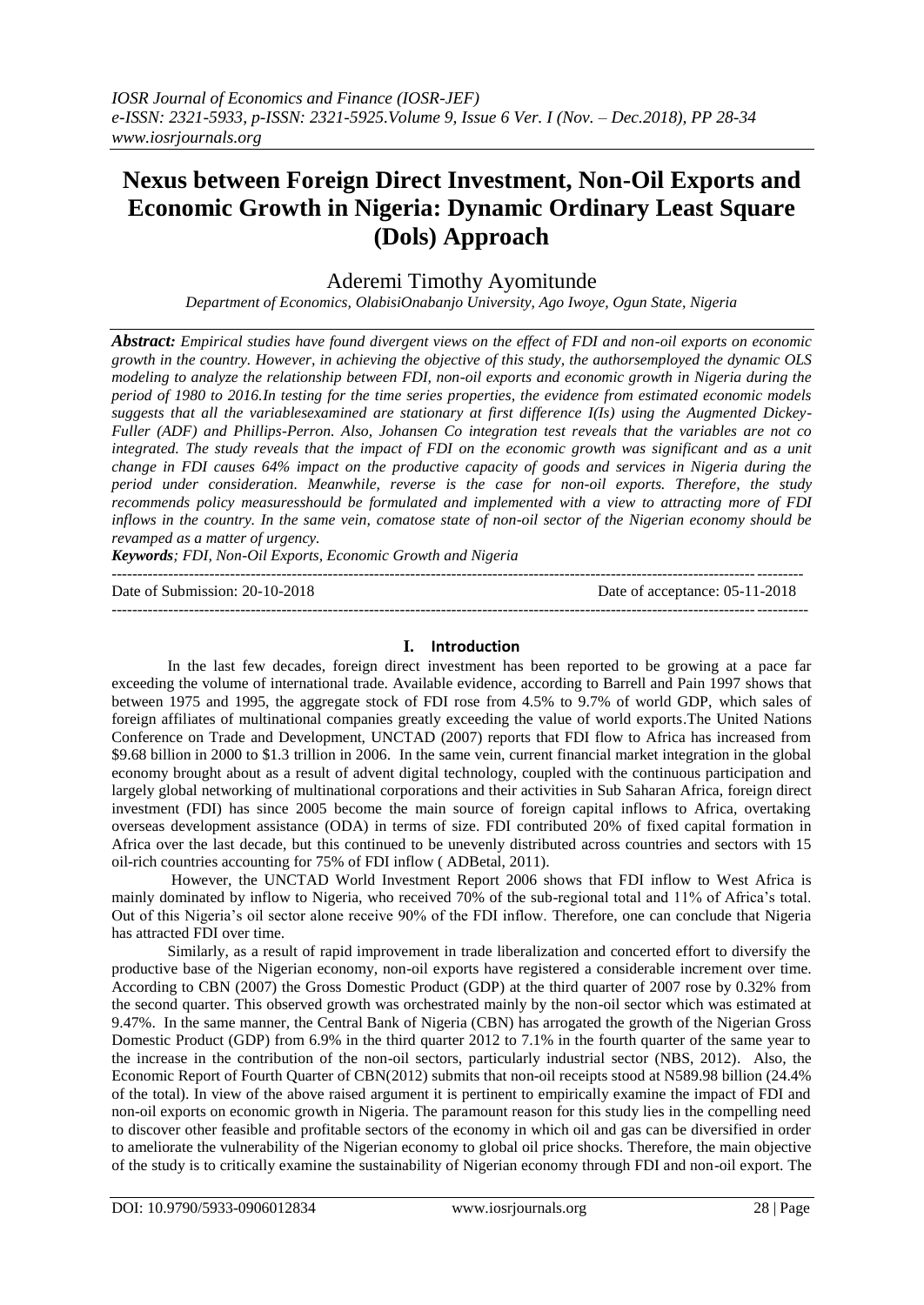study will cover the period of 1980 to 2016. This period is assumed to be long enough to investigate FDI, nonoil export and economic growth, especially after the oil boom and post civil war in Nigeria.

#### **II. Literature Review**

The following theories are reviewed as follows to substantiate the empirical literature.

#### **2.1 Theory of Multinationals**

The theory of multinational is traceable to doctoral dissertation of Stephen Hymer in1959which was later published posthumously in 1976. Hymer first pioneered the now widely acceptable school of thought that a firm whose operations spread beyond its national shores faces costs different from that of a firm whose activities are only in operation in one nation. Therefore, internal, firm-specific advantages over its rivals are a necessary condition that can make such a firm to be insulated from the assumed penalties brought by these extra-costs. He concluded that such advantages are majorly captured by economies of scale or of superior production technology.

Similarly,Dunning (1958), empiricallyexamined manufacturing operations in the United Kingdom controlled by US-based firms to substantiate Hymer's speculations, though Dunning`s work was done quite independently of Hymer's work. He discovered that US-based firm paid higher wages, and such firms werecharacterized by higher rates of labour productivity and new product innovation than their UK-controlled rivals.

#### **2.2Empirical Literature Review**

There have been catalogue of literatures that show the link between FDI, non-oil exports and economic growth in both developed and developing economies. It is therefore of great importance to critically review these literatures.

#### **2.3 Empirical Evidence from Outside Africa**

While contributing to the FDI debate in Jordan, Zakia and Ziad (2007) test the effect of FDI on the economic growth of Jordan, in connection with the testing of imports on the same dependent variable spanning from 1976 to 2003. The estimated results show the existence of bi-directional relationship between FDI and output, and between imports and output as well. Similarly, Zsofia and Migeul (2013) empirically investigate the causal relationship between foreign direct investment, exchange rate and economic growth in Hungarian economy between 1995 and 2012 employing unit root and cointegartion analysis techniques, the study concludes that a stable long-run equilibrium relationship among the included variables exist, thus an error correction model is estimated to capture the adjustment of short-run and long-run behavior of the variables. In the long run, it was discovered that changes in real gross domestic product are directly associated with changes in the stock of foreign direct investment inflows, while changes in the real effective exchange have an inverse effect. Furthermore, the authors assert that in the short-run, a 1% deviation of FDI from its long-run relationship will be corrected by 0.48% per year. Therefore, the final conclusion of the authors is that the Vector Error Correction brings about short run mechanism of all the variables in the system.

#### **2.4Empirical Evidence from Africa**

This section provides a brief review of the literature on major determinants of FDI inflows in Africa. As a matter of necessity in this paper, we need to report the empirical validation of some factors that derive FDI in African continent.

UNACA (2009) investigates the key determinants of net FDI inflows in Africa using a panel data of 31 countries for 26 years from 1984-2009. The study adopts both baseline static and dynamic panel data models, the study confirms the following determinants: share of oil in exports, size of market, past foreign direct investment inflows, level of corruption, domestic credit, and religious tension risk as the significant drivers of foreign direct investment inflows in Africa. The study submits that FDI inflows to Africa is market-seeking and follows oil rich economies.

Meanwhile, Chakarabarti(2001) empirically investigates the determinants of FDI in Africa with the aid of econometric techniques and a range of robustness/sensitivity analysis. 31 African economies were selected for the study, and consequently the findings of this work corroborate with the submission of existing evidence that says both natural resource and market factors are important determinants of FDI inflow to Africa.

Consequently, Akinlo (2003) considers the effect of FDI in Africa using pooled annual data from twelve countries. The results in this paper indicate that twice-lagged FDI has accumulation to be felt. Then, the author made an attempt to figure out the precise channel through which FDI impacts growth, and discovers that FDI primarily affects growth through capital accumulation, as opposed to increasing productivity.

Meanwhile, Ogun, Egwaikkhide and Ogunleye (2012) examine the relationship between FDI and real exchange rate in some selected Sub-Saharan Africa (SSA) countries, employing the Granger causality and simultaneous estimation techniques, the causality tests suggest statistical dependence between real exchange rate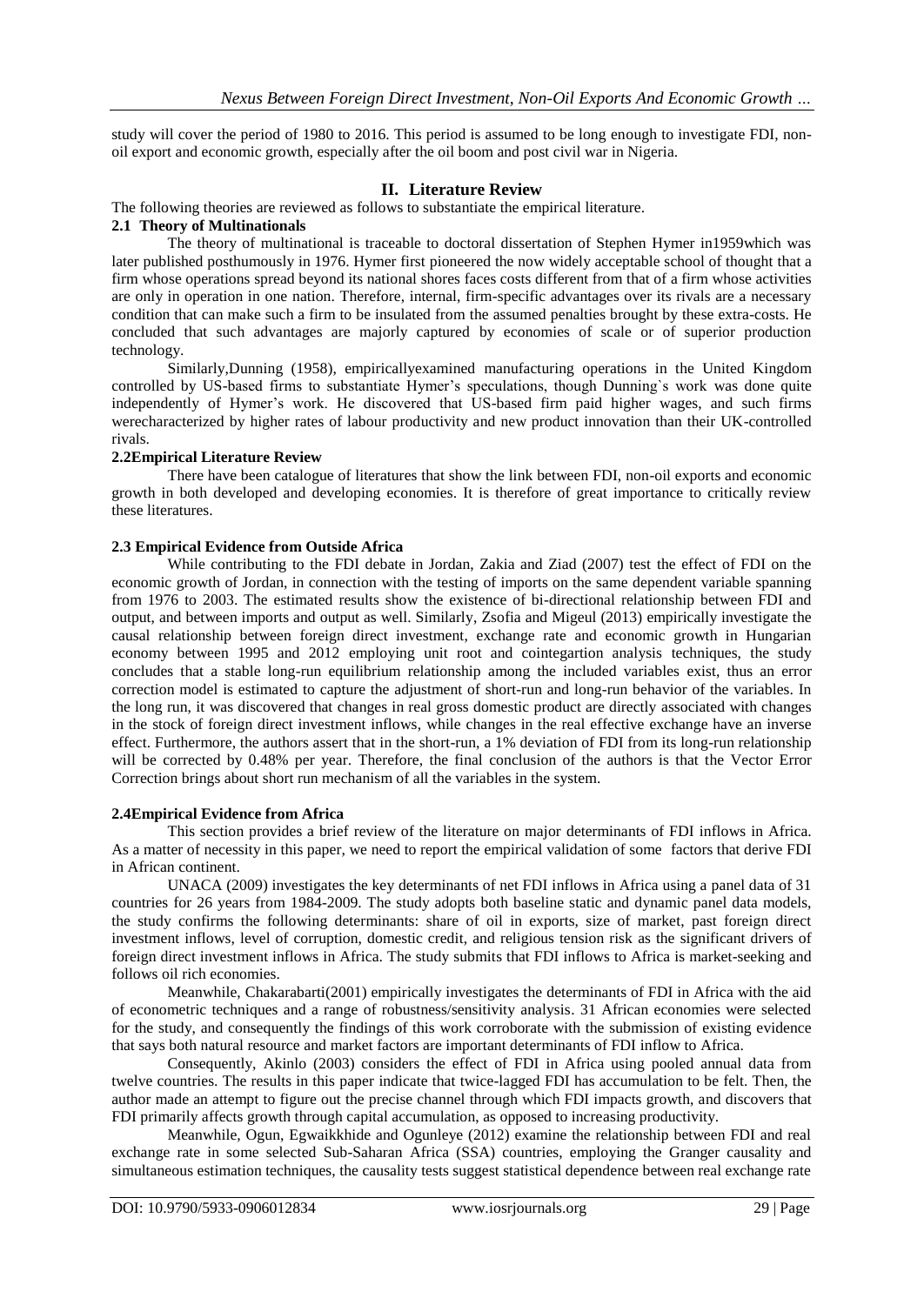movements and FDI for a few of the countries, the regression analysis shows a statistically significant relationship between the variables used, the general picture emerging is that FDI flows are sensitive to real exchange rate movements in Sub-Sahara Africa.

Similarly, Nyamrunda (2012) analyses the stochastic trends of the exchange rate and the net FDI inflows into less developed countries mainly Tanzania for the period 1960 to 2011. This study uses the Augmented Dickey Fuller test (ADF), Vector error Correction Model (ECM) and the Johansen`s cointegration test to estimate the time series properties of the variables used. The study finds that there is a significant longrun equilibrium relationship between the exchange rate of Tanzanian shilling and the net FDI inflow.

Furthermore, Saibu and Akinbobola (2014) investigate the relationship among globalization, FDI and economic growth in selected SSA countries, adoptingvector error correction modeling (VECM) approach and find that although trade liberalization has not substantially impaired economic growth process of the SSA countries, the upsurge in the capital flows to African economies was insufficient to insulate the economies from the global economic shocks. They assert that fluctuations in real economic growth in the SSA countries might be beyond the external shocks from capital inflows and trade inflows.

However, Adams (2009) analyses the relationship among FDI, domestic investment and economic growth in SSA between the period of 1990 and 2003 using the OLS analytical frame work. The study finds out among others that FDI is directly and significantly correlated with economic growth while reverse is the case when the country specific effects are controlled for.

Conversely, Gui-Diby (2014) critically examines the relationship between FDI and economic growth for 50 African countries for 1980-1994, employing GMM technique. He concludes that while the relationship was negative over the period 1980-1994, it was positive between 1995 and 2009. He arrogates the positive impact in the latter period to the improvement of the business environment and contribution of the resourcebased sectors through exporting activities.

#### **2.5Empirical Evidence from Nigeria**

Literature has shown existence of a number of studies on the FDI-growth nexus in Nigeria. For example, Adelegan (2000) examines the impact of FDI on economic growth in Nigeria embracing regression model and finds out that FDI is pro consumption and pro-import and negatively related to gross domestic investment.

Similarly, Ayanwale (2007) investigates the empirical relationship between non-extractive FDI and economic growth in Nigeria. Using OLS estimates, he discovers that FDI has a direct link with economic growth but asserts that the overall effect of FDI on economic growth may not be significant.

Consequently, Okodua (2009) who examines the sustainability of the FDI-growth relationship in Nigeria within the framework of Johansen cointegration and a multivariate VAR within a vector error correction model. He discovers the existence of a long-run equilibrium relationship between economic growth and FDI inflows and a unidirectional causality from FDI to economic growth concurrently.

Furthermore, Akinlo (2004) investigates the impact of FDI on economic growth in Nigeria spanning between the periodsof 1970 to 2001. The results of his estimated error correction model (ECM) indicate that both private capital and lagged foreign capital have small and insignificant impact on economic growth.

Meanwhile, Aderemi and Aberu, (2018) examined causality between FDI, non-oil exports and economic growth in Nigeria between 1980 and 2016. The result of the study shows that a unidirectional causality runs from FDI to economic growth as well as non-oil exports in Nigeria.

Offiong and Atsu (2014) analyze the determinants of foreign direct investment in Nigeria using the multiple regression analysis in testing whether the set of independent variables explained the dependent variable. The study found that a significant relationship existed between GDP and inflow of FDI as well as real wage rates and inflow of FDI.

Manwhile, Efobi and Osabuohien (2011) evaluate agricultural credit guarantee scheme fund and nonoil exports performance in Nigeria spanning from 1970 to 2007 using the Vector Auto-Regressive (VAR) technique. The study established that there exists a long-run relationship between the ACGSF and export, but the magnitude is minimal.

In the same vein, Onodugo, Ikpe and Anowor (2013)evaluate the specific impact of the non-oil exports to the growth using Nigerian data between 1981 and 2012. The study adopted the Augmented Production Function (APF), and the Endogenous Growth Model (EGM) in its analysis. The conventional tests for mean reversion and co-integration were employed. The results reveal a very weak and infinitesimal impact of non-oil export in influencing rate of change in level of economic growth in Nigeria.

While investigating the impact of non-oil export on economic growth in Nigeria between 1980 and 2010, Abogan, Akinola and Baruwa (2014) use OLS involving Error correction mechanism, overparametization and parsimonious to confirm the existence of long-run equilibrium relationship between the variables.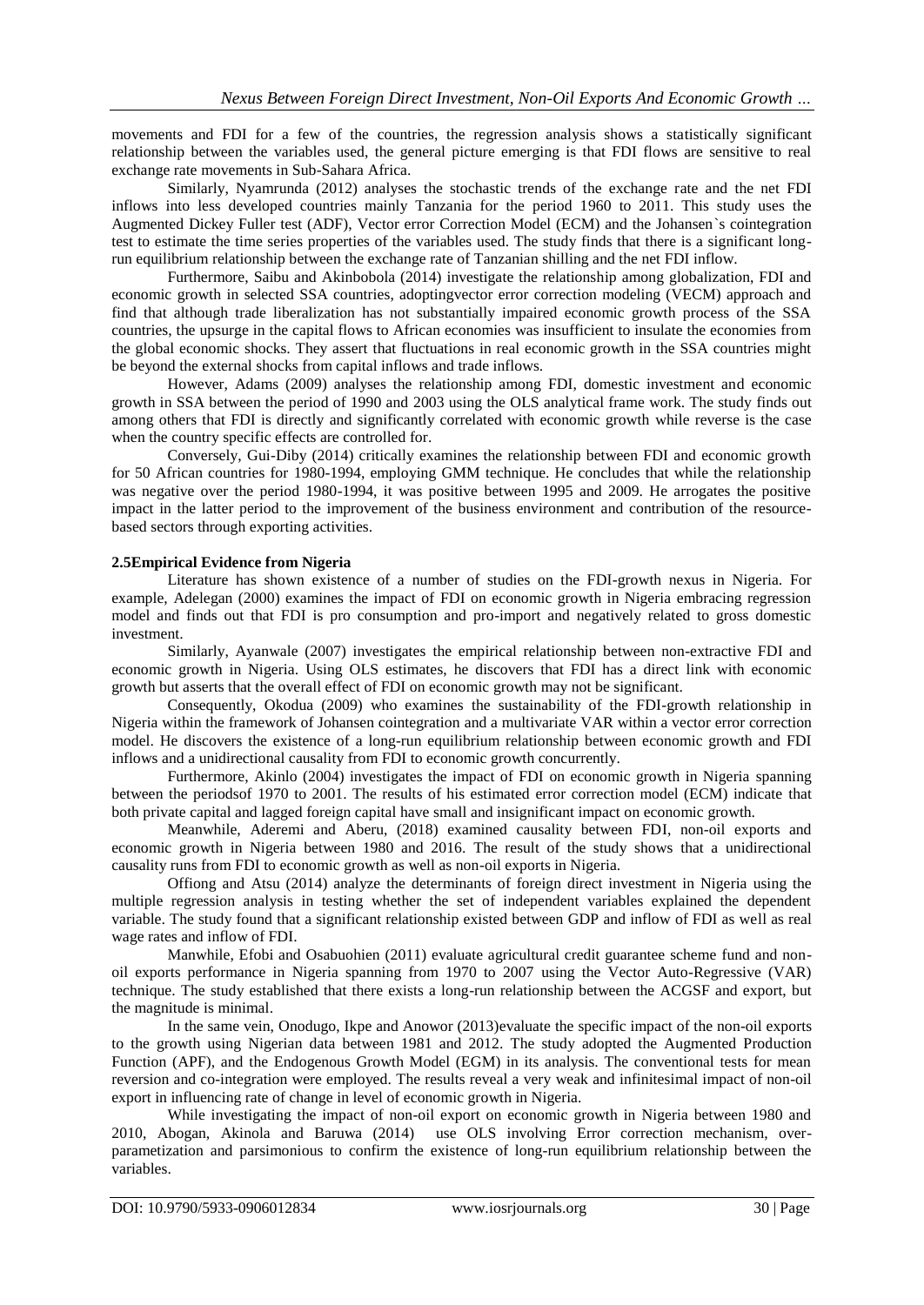However, Onayemi and Ishola (2009) argue that non-oil exports have performed below expectation under export promotion policy in Nigeria. This proposition corroborates the argument advanced by Subasat (2002) that export promotion does not have any significant impact on economic growth of low income countries.

However, the reviewed literature shows that there is an existence of relationship between FDI, non-oil exports and economic growth. Nevertheless, the argument and controversy surrounding the empirical studies show that literature is inconclusiveabout the nexus between FDI, non-oil exports and economic growth in Nigeria.

### **III. Methodology**

#### **3.1Introduction**

This section defines `the rule of the game` to be adhered to in order to achieve the objectives of this study. In order words, the research methodology indicates the specification of the procedure employed by the researcher in putting together the raw data for processing and estimation.

This study makes use of secondary data. The data on GDP and non-oil export were sourced from Central Bank of Nigeria Statistical Bulletin. Meanwhile, data on FDI were extracted from UNCTAD database published by World Bank. The data employed cover the periods of 1980to 2016. Similarly, descriptive statistics and dynamic OLS technique were employed to address the objective of this study.

#### **3.2 Model Specification**

In an attempt to examine the impact of FDI and non-oil exports on economic growth in Nigeria, model below can be estimated to achieve it.

Gt= f (FDIt, NOEt, INFt) ----------------------------------------------------------------------- (1)

Where G represents economic growth measured by real Gross Domestic Product (GDP), FDI is Foreign Direct Investment inflows,NOE is Non-Oil Exports, INFt is the inflation rate used to measure the stability of the economy and Ui is the error term used to denote other unobservable variables that may affect the model. Where subscript t represents the time period of scope of the study.

With a linear relationship which can be explicitly stated as follows.

LnGDP = B0+B1LnFDI+B2LnNOE+B3INF+Ui----------------------------------------------(2)

It is worth noting that the coefficient of each of the variables in the model 2 gives us the information about the impact of FDI and non-oil exports on economic growth in Nigeria.

| Table 1: Descriptive Statistics of Annual Data Series (1980-2016) |             |             |              |  |  |  |  |
|-------------------------------------------------------------------|-------------|-------------|--------------|--|--|--|--|
| <b>Descriptive Statistics</b>                                     | <b>LFDI</b> | LNN OIL EXP | <b>LRGDP</b> |  |  |  |  |
| Mean                                                              | 2.5800      | 4.8200      | 9.9400       |  |  |  |  |
| Median                                                            | 2.2700      | 5.8500      | 5.7700       |  |  |  |  |
| Maximum                                                           | 8.9200      | 4.5100      | 5.2300       |  |  |  |  |
| Minimum                                                           | 1.8908      | 1.1300      | 3.3700       |  |  |  |  |
| Std. Deviation                                                    | 2.8009      | 1.0300      | 1.1311       |  |  |  |  |
| <b>Skewness</b>                                                   | 1.2454      | 1.7223      | 3.0379       |  |  |  |  |
| Kurtosis                                                          | 3.1051      | 5.6232      | 11.831       |  |  |  |  |
| Jargue-Bera                                                       | 8.9275      | 27.150      | 164.03       |  |  |  |  |
| Probability                                                       | 0.0115      | 0.0000      | 0.0000       |  |  |  |  |
| Sum                                                               | 8.7600      | 3.4600      | 3.3811       |  |  |  |  |
| Sum. Sq. Deviation                                                | 2.5900      | 3.5000      | 4.2022       |  |  |  |  |
| Observation                                                       | 36          | 36          | 36           |  |  |  |  |

#### **3.3RESULTS AND DISCUSSION**

**Source: Authors` Computation (2018)**

## **3.4 Descriptive Statistics of Data Series**

In carrying out this study, an attempt has been made to examine various descriptive statistics of the data. The descriptive statistics of the data series provide information about the sample series such as the mean, median, minimum and maximum values; and the distribution of the sample measured by the skewness, kurtosis andJaque-Bera statistics. Table 1 below shows the descriptive statistics of the annual data series used in the analysis.

However, it is observed that the values of mean and median are very close. This is reinforced by the proposition of Karmel and Polasek (1980) that when a distribution is perfectly symmetrical, the mean, mode and median must converge; and in cases of near symmetry, the three measures are necessarily very close. It could rightly be deduced that the distribution of the series in the about the symmetrical nature of the probability distribution of various data series as well as the thickness of the tails of these distributions respectively. These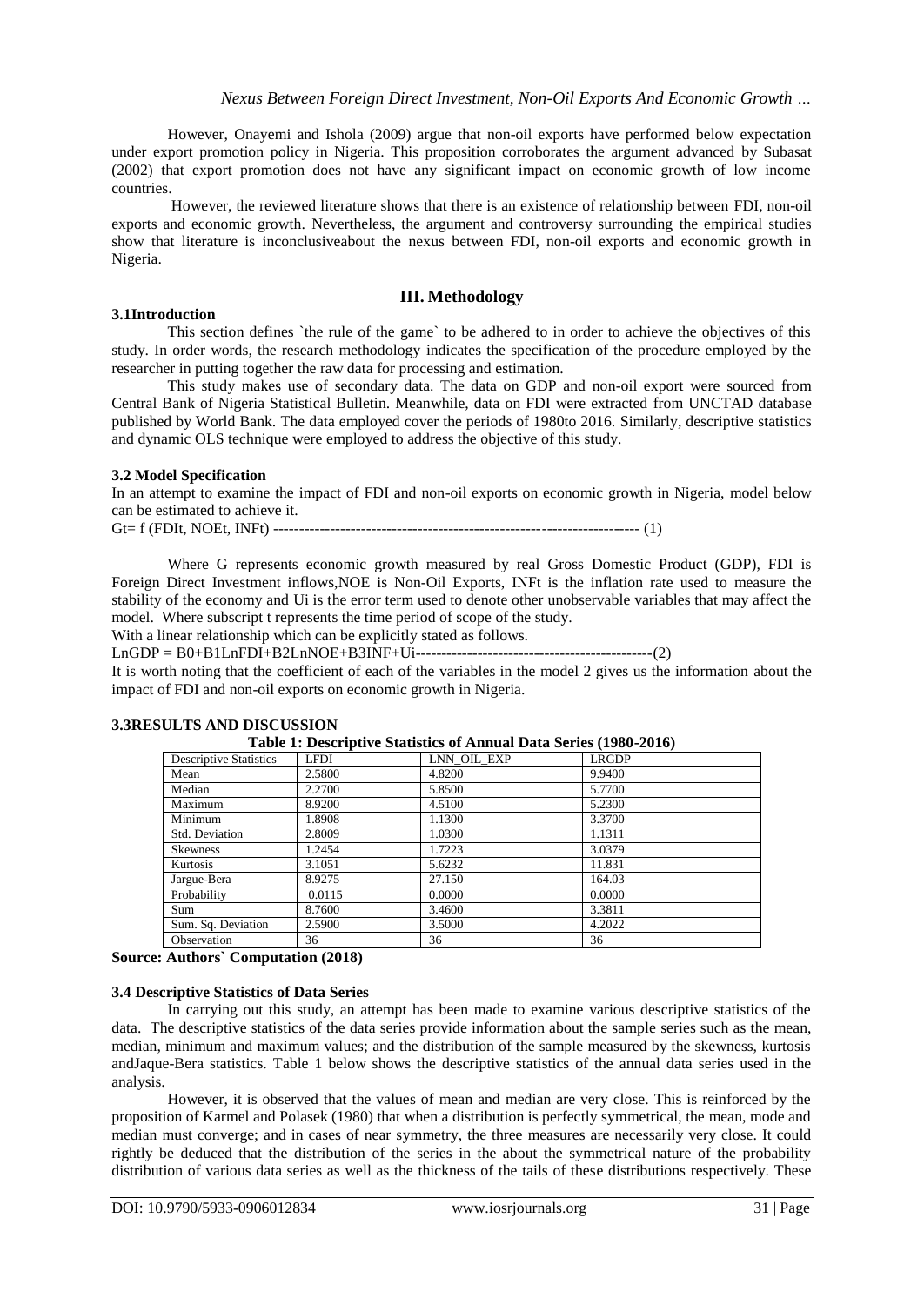two statistics are particularly important as they are used in computing Jargue-Bera statistics, and also for testing the normality or asymptotic properties of a particular series.

Consequently, econometric analyses are often based on the assumptions of normality and asymptotic properties of data series. There is therefore the need to test for the existence or otherwise of these two properties because most probability distributions and test statistics like t, F, and X`2 are based on them.

As table 1 suggests, all annual data series, save those that are seasonally generated, are normally distributed going by the null hypothesis that variables are normally distributed.

| Variables     | <b>ADF</b> Test |                                    |                | <b>PP</b> Test |                   |         |
|---------------|-----------------|------------------------------------|----------------|----------------|-------------------|---------|
|               | @Level          | @First                             | <b>Remarks</b> | @Level         | @First Difference | Remarks |
|               |                 | <b>Difference</b>                  |                |                |                   |         |
| LRGDP         | $-2.4615$       | $-6.44510$                         | I (1)          | $-2.3341$      | $-11.8552$        | I(1)    |
| LNN OIL EXP   | $-2.0814$       | $-7.59090$                         |                | $-2.0538$      | $-9.7450$         | I(1)    |
| LFDI          | $-0.2956$       | $-10.8462$                         |                | $-0.9496$      | $-10.7861$        | 1(1)    |
| $\sim$ $\sim$ | .               | $\sim$ $\sim$ $\sim$ $\sim$ $\sim$ |                |                |                   |         |

**Table 2:Unit Root Test**

**Source; Authors` computation (2018)**

In order to establish the existence or otherwise of stationarity of time series data of the variable under consideration, the data were subjected to a unit root test using the standard Augmented Dickey-Fuller (ADF) and Phillips-Perron (PP) tests. As results were reported in table 2, it is clear that data on foreign direct investment, non-oil exports and economic growth were stationary after first differencing. This shows that the variables of interest possess a unit root.

However, the variables of interest are I(1) and there is high tendency they possess a long run equilibrium relationship. Therefore, a multivariate cointegration was estimated with the method put forward by Johansen and Juselius (1990). The results of the multivariate cointegration analysis shows there is no existence of at least one cointegrating vectors in the systems. From the trace statistics, it was observed that there is no existence of at least one cointegrating vectors in the model at a lag interval of 1 to 1. In the same vein, the maximal eigenvalue statistics indicated that there is no existence of at least one cointegrating vectors. This shows that these variables of interest do not have long run equilibrium relationship with one another which may not likely show some adjustment to short run disequilibrium through one channel. As result of this, the first differenced variables are estimated adopting dynamic ordinary least square

**Table 3: The Impact of FDI and Non-Oil Exports on Economic Growth in Nigeria Dependent Variable: LRGDP** 

| Coefficient | t-statistics | P-value |  |
|-------------|--------------|---------|--|
| $-0.425844$ | $-1.555813$  | 0.1340  |  |
| 0.638652    | 3.393087     | 0.0026  |  |
| 20.21378    | 6.987093     | 0.0000  |  |
| 0.647763    |              |         |  |
| 0.519677    |              |         |  |
| 0.250433    |              |         |  |
| 0.000000    |              |         |  |
| 1.384432    |              |         |  |
|             |              |         |  |

**Source: Authors` computation (2018)**

From table 3, it could be deduced that the variable of non-oil export had negative relationship with economic growth. This implies that the coefficient of 0.4258 revealed that one percent change in non-oil export will reduce economic growth by 42.58 percent, though statistically not significant at 5 percent level of significance. The reason for the insignificance and negative sign may be as a result of the fact that during the period in consideration attentions were almost shifted from non-oil sectors to the oil sector which reduced its contributions to total revenue in particular and gross domestic product in general in Nigeria. Thus, output from the non-oil sectors are disheartening and leading to the reduction in the export of non -oil outputs. Interestingly, the negative effect of non-oil exports on economic growth as observed in this study is supported by the work of Abogan et al. (2014) despite the variation in data and the methodology applied. However, the sign of the coefficient of FDI shows the existence of positive relationship between the variables and economic growth, one percent change in FDI will induce 63.86 percent increase in economic growth, its p-value shows that the variable is statistically significant at 5 percent level of significance. This implies that FDI inflow had contributed positively to Nigeria economic growth and this had been the sources of portfolio investment in the country. This finding is validated by Ayanwale (2007) and Okodua (2009) despite the fact that different methodologies were adopted.

Also, the explanatoryvariables of the model which comprises of non-oil export and foreign direct investment jointly explain about 64.77% of the systematic variations in the dependent variable, GDP, leaving 35.23%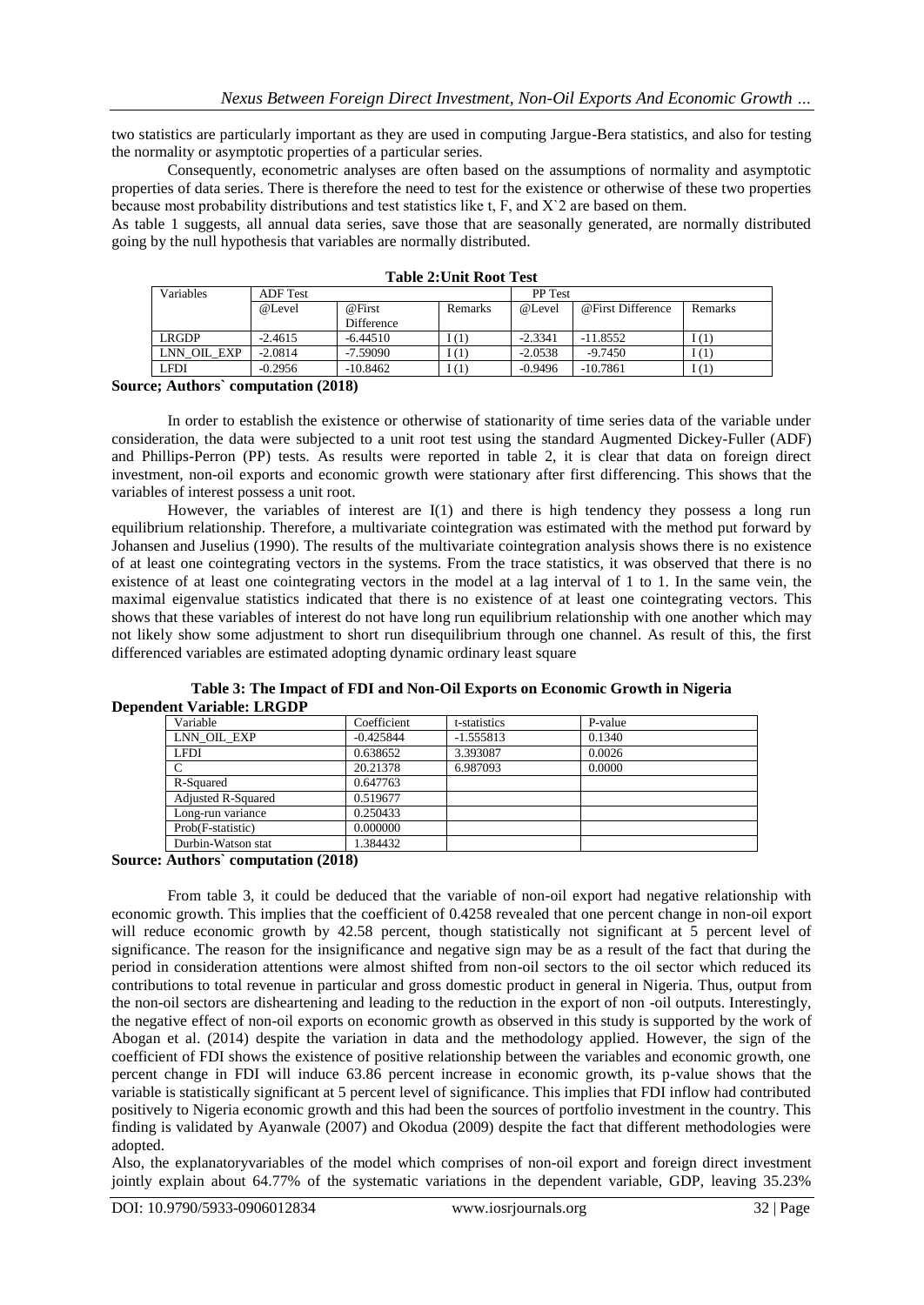unexplained due to random chance. Although after adjusting for the loss in the degree of freedom, the explanatory power reduces to 51.96%, thus, about 51.96 percent systematic variations in the explained variable is being accounted for by the explanatory variables in the model.

#### **3.5Conclusion and Recommendations**

This paper has empirically investigated the impact of FDI and non-oil exports on economic growth in Nigeria over the period of 1980 to 2016. On the basis of the findings that emerged, the results could be summarized below:

The long-run effect shows that foreign direct investment has a positive relationship with economic growth at 5% level of significance in Nigeria. Meanwhile, the long-run effect confirms that non-oil exports have a negative relationship with economic growth in Nigeria. However, this effect is not significant at 5% level of significance. This means non-oil exports are not performing to the expectation in the country.

Moreover, from the findings that emerged in this study, this paper recommends that Nigerian government should see inflows of foreign capital as viable catalyst that propels the economic growth of the country and policy measures should be formulated and implemented with a view to attracting more of FDI inflows in the country. In the same vein,the current issues of security and corruption challenges confronting the country, which might createa bad image for the country in the global community, should be permanently addressed for any foreign investor to securely and boldly come to Nigeria.

Also, in order to rescue the current embark on explicit export comatose state of non-oil sector of the Nigerian economy, the government should as a matter of urgency promotion programme. Moreover, the government should create enabling business and economic environment for private investors, both local and foreign, via adequate provision of infrastructures to develop agricultural and manufacturing sectors which constitute the largest quantum of non-oil exports in Nigeria.

#### **References**

- [1]. Abogan O. P., Akinola E. B.andBaruwa O. I.(2014) Non-oil export and Economic growth in Nigeria (1980-2011) Journal of Research in Economics and International Finance (JREIF) (ISSN: 2315-5671) Vol. 3(1) pp. 1-11,
- [2]. Adams, S. (2009). ``Foreign Direct Investment, Domestic Investment and Economic Growth in Sub-Saharan Africa``. Journal of Policy Modelling, 31, 939-949.
- [3]. Adelegan, J. O. (2000). Foreign Direct Investment and Economic Growth in Nigeria: A seeminglyunrelated model". African Review of Money, Finance and Banking, Supplementary issue of "Savings and Development" 2000.pp.5-2 Supplementary issue of "Savings and Development" 2000.pp.5-25. Milan, Italy.<br>irect Investment, Non-Oil Exports and Economic Growth in Nigeria: Granger
- [4]. Aderemi, T. A. and Aberu F (2018): Foreign Direct Investment, Non-Oil Exports and Economic Causality Approach, International Journal of Scientific Research Publications, Vol. 8, Issue 9, PP 644-649
- [5]. African Development Bank (2004), African Development Report, 2004: Africa in the World Economy, Africa in the Global Trading System, Economic and Social Statistics on Africa, Oxford University Press.
- [6]. ADB, OECE, UNDP and UNECA (2011), African Economic Outlook 2011: Africa and its emerging partners. African Development Bank, Tunis, Tunisia.
- [7]. Akinlo, A. E. (2003). ``Foreign Direct Investment and Economic Growth in Sub-Saharan Africa.`` RISEC; International Review of Economics and Business 50 (4) ( December): 569-580
- [8]. Akinlo, A. E.(2004). Foreign Direct Investment and Growth in Nigeria: An Empirical Investigation Journal of Policy Modeling, 26:627-39.
- [9]. Anoruo, E and Ahmad, Y. (2001) ``Causal Relationship between Domestic Savings and Economic Growth: Evidence from Seven African Countries,`` African Development Bank, Blackwell Publisher, Oxford.
- [10]. Ayanwale, A. B. (2007): "FDI and Economic Growth: Evidence from Nigeria". AERC Research Paper 165. African Economic Research Consortium, Nairobi
- [11]. Barrell, R., & Pain, N. (1997): Foreign direct investment, technological change, and economic growth within Europe. The Economic Journal, 107, 1770-1786
- [12]. Borensztein, E., J. De Gregorio and J-W.Lee (1998). How does Foreign Direct Investment affect Economic Growth? Journal of International Economics, Vol. 45, pp. 115-135.
- [13]. Braga de Macedo J., Pereira, L. B., and Lopes, J. M. (2009) "Drivers of China's Foreign Direct Investment into Africa: How Specific?," revision of paper presented at ABCDE 2007 in South África.
- [14]. Brambila-Maicas J. and Isabella M. (2010) `` The Global Financial Crisis and Sub-Saharan Africa: The Effects of Slowing Private Capital Inflows on Growth.`` African Development Review/ Revue Africaine de Developpment 22 (3): 366-377.
- [15]. CBN (2012).Statistical Bulletin.Central Bank of Nigeria.
- [16]. Chakrabarti, A. (2001). The determinants of foreign direct investments: Sensitivity analyses of cross country regressions. Kyklos, 54, 89-114.
- [17]. Development Bank of Southern Africa (2003), Development Report 2003, DBSA.Dunning, J. H. (1993),Multinational enterprises and the global economy, Addison-Wesley Publishing Company.
- [18]. Dunning, J.H. (1997) The European Internal Market Programme and Inbound Foreign Direct Investment. Journal of Common Market Studies 35/1.
- [19]. Efobi U.R. and Osabuohien E.S.(2011). Promotion of Non-Oil Export in Nigeria: Empirical Assessment of Agricultural Credit Guarantee Scheme Fund, Current Research Journal of Economic Theory 3(1): 20-28, 2011
- [20]. Gui-Diby S. L. (2014). Impact of Foreign Direct Investment on Economic Growth in Africa:Evidence from three decades of panel data analyses. Research in Economics, 68,248-256.
- [21]. Nyamrunda G.C.(2012), Lower Exchange Rates and FDI inflows in Least Developing Economies: Evidence from Tanzania. Advances in Management and applied Economics, Vol.2, no.4, 2012, 1-12 ISSN: 1792-7544.
- [22]. Hymer, S.H. (1976).The International Operations of National Firms: A Study of Direct Foreign Investment. MIT Press.